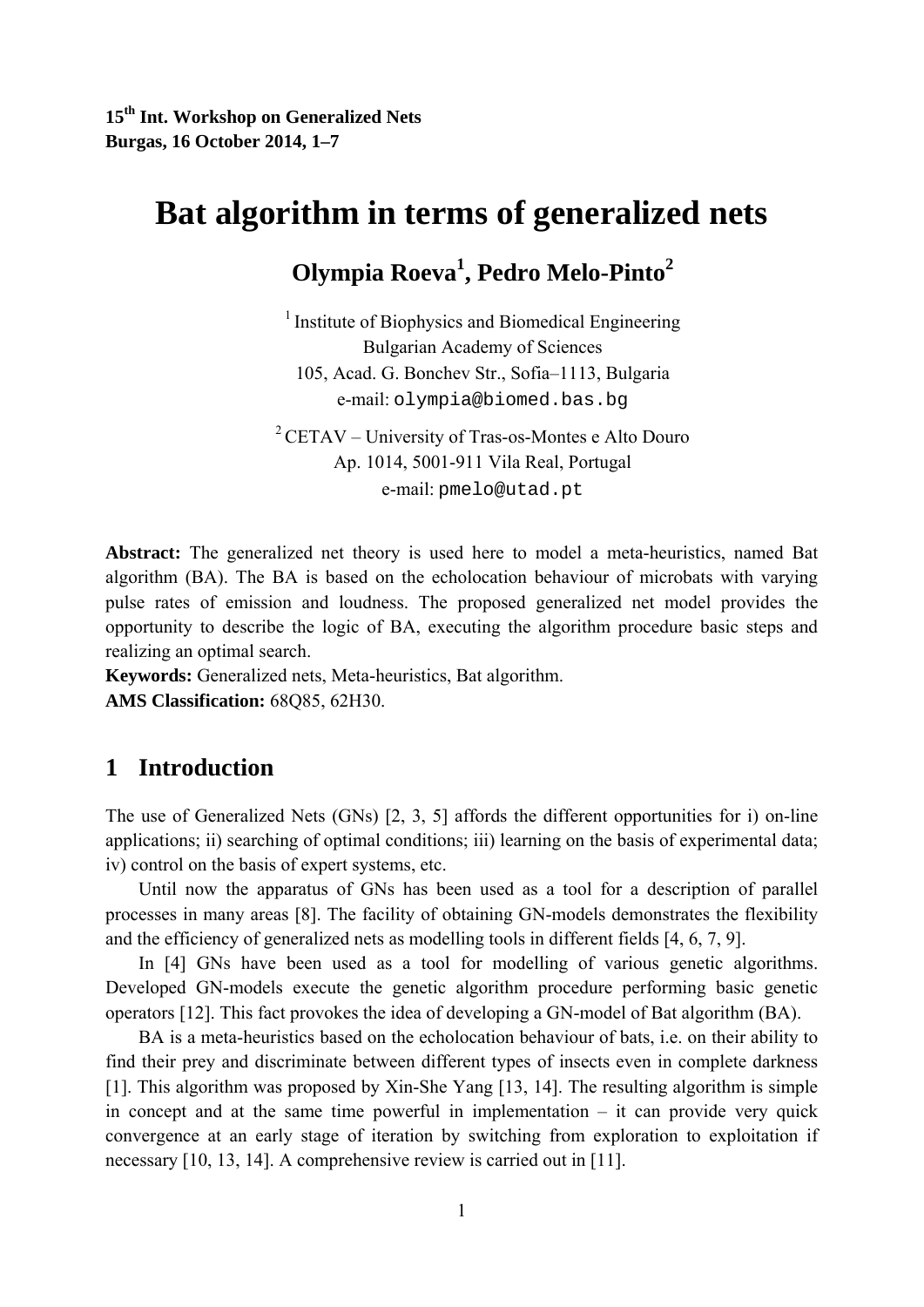The aim of this study is to describe the meta-heuristic algorithm of BA with a GN-model as a premise for it qualitative learning*.*

#### **2 Bat algorithm**

BA, as proposed by [13, 14], is based on the following idealized rules:

- 1. All bats use echolocation to sense distance, and they also "know" the difference between food/prey and background barriers.
- 2. Bats fly randomly with velocity  $v_i$  at position  $x_i$  with a fixed frequency  $f_{\min}$ , varying wavelength  $\lambda$  and loudness  $L_0$  to search for prey. They can automatically adjust the wavelength (or frequency) of their emitted pulses and adjust the rate of pulse emission *r* in the range of [0, 1], depending on the proximity of their target.
- 3. Although the loudness can vary in many ways, for example the loudness could vary from a positive  $L_0$  to a minimum constant value  $L_{min}$ .

The new solutions  $x_i(t)$  and velocities  $v_i(t)$  at time step *t* are given by [13, 14]:

$$
v_i(t) = v_i(t-1) + (x_i(t) - x_*)f_i,
$$
\n(1)

$$
x_i(t) = x_i(t-1) + v_i(t),
$$
 (2)

$$
f_i = f_{\min} + (f_{\max} - f_{\min})\beta, \qquad (3)
$$

where  $\beta \in [0, 1]$  is a random vector drawn from a uniform distribution,  $x_*$  is the current global best solution which is located after comparing all the solutions among all the *n* bats, *fi* is used to adjust the velocity change.

For the local search part, once a solution is selected among the current best solutions, a new solution for each bat is generated locally using random walk [13, 14]:

$$
x_{new} = x_{old} + \eta L_i(t),\tag{4}
$$

where  $\eta \in [-1, 1]$  is a random number,  $L_i(t)$  is the average loudness of all the bats at this time step.

The loudness  $L_i(t)$  and the rate  $r_i(t)$  of pulse emission have to be updated accordingly as the iterations proceed:

$$
L_i(t+1) = \alpha L_i(t),
$$
  
\n
$$
r_i(t+1) = r_i(0)[1 - \exp(-\gamma t)],
$$
\n(5)

where  $\alpha$  and  $\gamma$  are constants, whose choice requires some experimenting.

For any  $0 \leq \alpha \leq 1$ ,  $0 \leq \gamma$ , we have [13, 14]

$$
L_i(t) \to 0, r_i(t) \to r_i(0), \text{ as } t \to \infty
$$
 (6)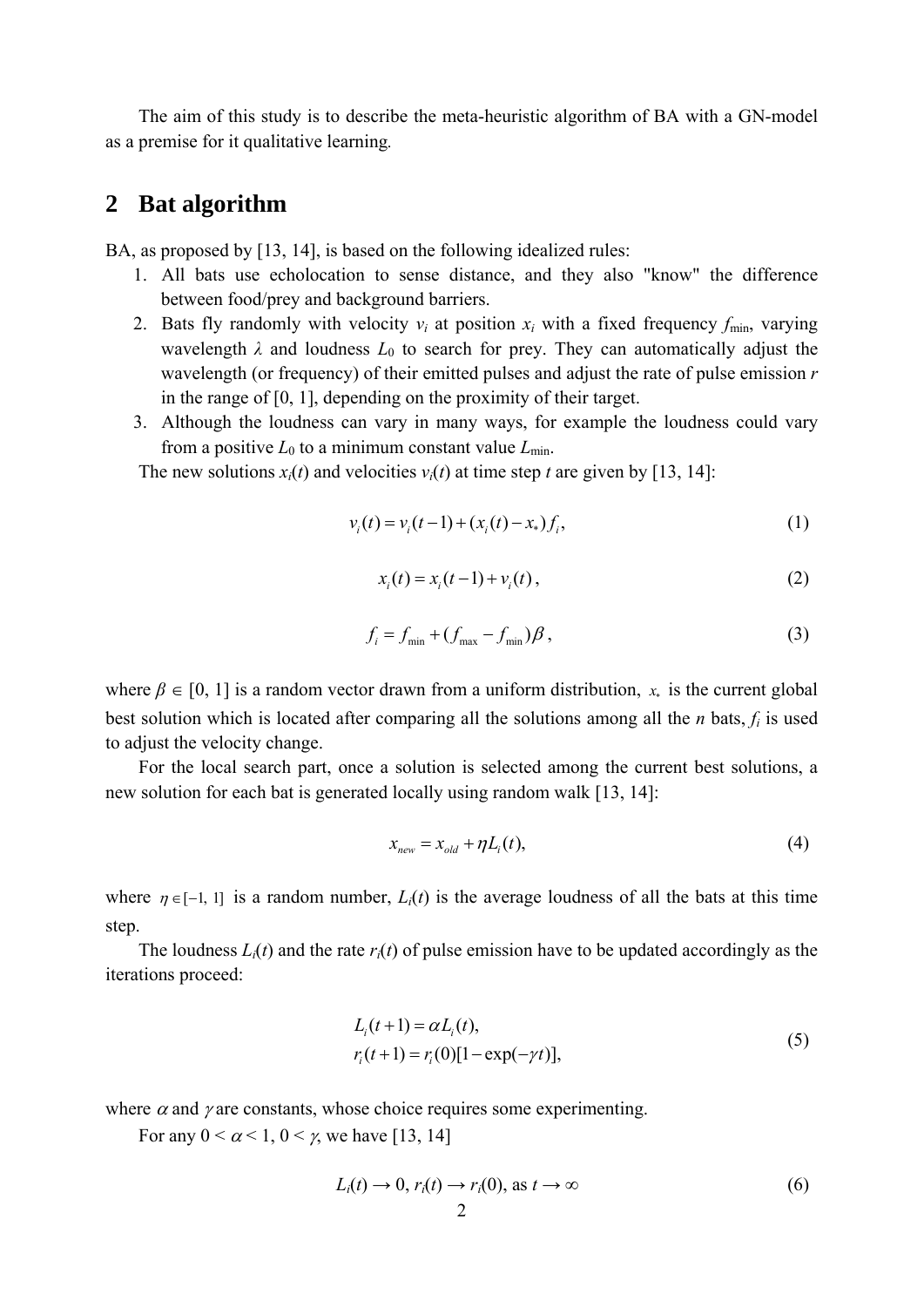The loudness  $L_i(t)$  and emission rates  $r_i(t)$  will be updated only if the new solutions are improved, which means that these bats are moving towards the optimal solution.

## **3 Generalized net model of Bat algorithm**

The GN-model, describing the Bat algorithm, is presented in Figure 1. The token  $\alpha$  enters GN through place  $l_1$  with an initial characteristic

"BA parameters:  $n$ ,  $N_{gen}$ ,  $A$ ,  $r$ ,  $Q_{min}$ ,  $Q_{max}$ ,  $d$ ,  $Lb$ ,  $Ub$ ",

where *n* is the population size;  $N_{gen}$  is the number of generations; *A* is the loudness; *r* is the pulse rate; *Qmin* and *Qmax* are frequency minimum and maximum; *d* is the number of dimensions; *Lb* and *Ub* are the lower and upper limit/bounds of the search parameters.



Figure 1: GN-model of Bat algorithm

The form of the first transition of the GN-model is

$$
Z_1 = \langle \{l_1\}, \{l_2, l_3\}, r_1, \vee (l_1) \rangle, \nr_1 = \frac{l_2}{l_1} \frac{l_3}{true} \cdot \frac{l_4}{true}.
$$

The token  $\alpha$  is splited in two new tokens  $\varepsilon$  and  $\chi$ . In place  $l_2$  the token  $\varepsilon$  obtains the characteristic

" $Q$  (velocities),  $v$  (frequency),  $Q_{min}$ ,  $Q_{max}$ ,  $A$ ,  $r$ ,  $Lb$ ,  $Ub$ ",

where  $Q = \text{zeros}(n, 1)$  and  $v = \text{zeros}(n, d)$ .

In place  $l_3$  the token  $\chi$  obtains the characteristic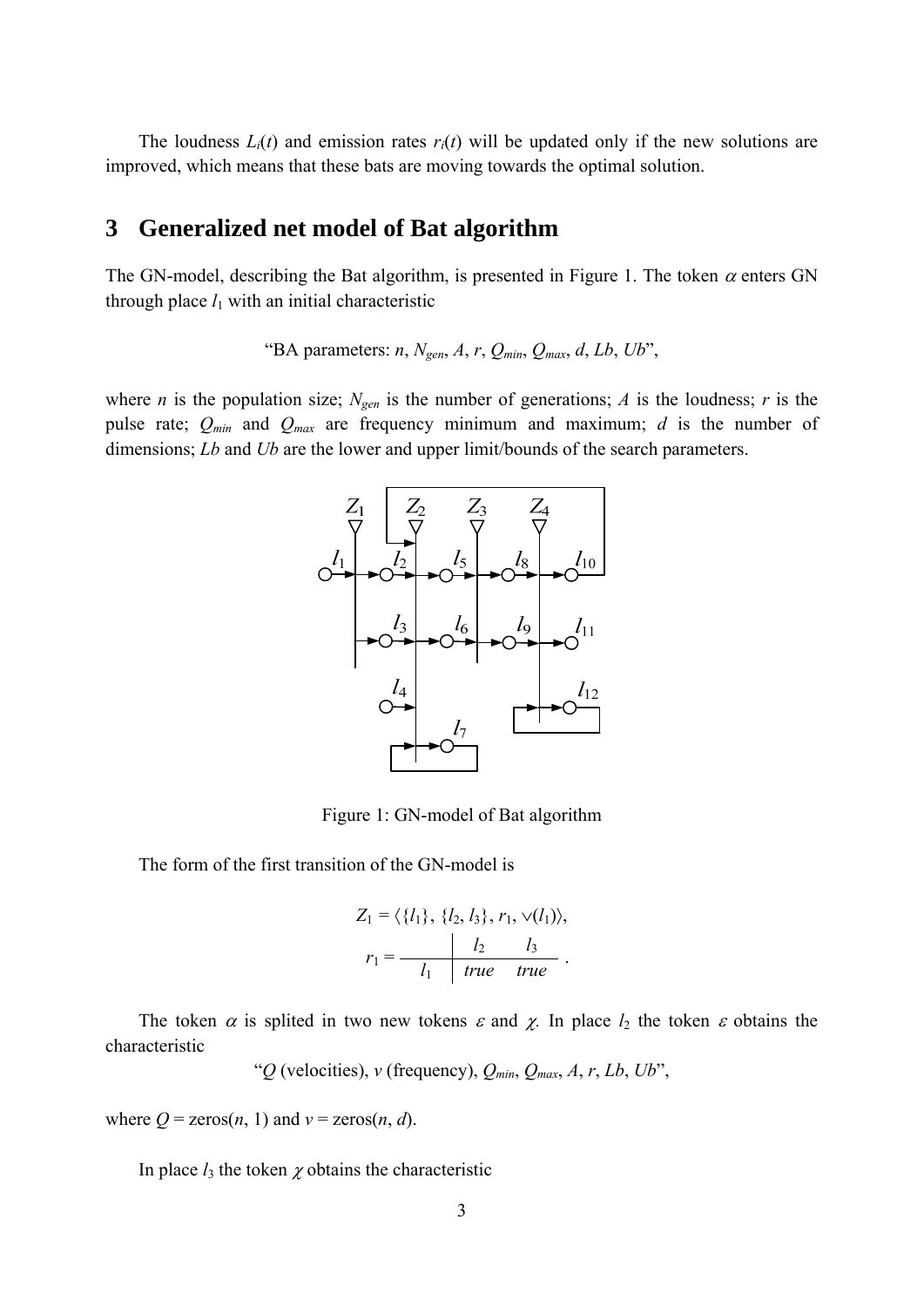"*Sol* (solution initialization)",

where  $Sol = Lb + (Ub - Lb) \text{rand}(1, d)$ .

The token  $\delta$  enters GN through place  $l_4$  with an initial characteristic

"*Fun* (Objective function  $f(x)$ ".

The form of the second transition of the GN-model is

$$
Z_2 = \langle \{l_2, l_3, l_4, l_7, l_9\}, \{l_5, l_6, l_7\}, r_2, \vee (l_2, l_3, l_4)\rangle,
$$
  
\n
$$
r_2 = \frac{l_5}{l_2} \frac{l_6}{false} \frac{l_7}{true} \frac{l_8}{false}
$$
  
\n
$$
l_4 \frac{true}{true} \frac{false}{false} \frac{true}{true}
$$
  
\n
$$
l_7 \frac{true}{true} \frac{false}{false} \frac{false}{false}
$$
  
\n
$$
l_9 \frac{false}{false} \frac{false}{false} \frac{true}{true}
$$

In place  $l_5$  the tokens  $\chi$  and  $\delta$  are combined in a new token  $\gamma$  with the characteristic

"*Fitness* (fitness function), *Fun*, *Sol*",

according to  $Fitness(i) = Fun(Sol(i, :))$ .

In place  $l_6$  the token  $\varepsilon$  keeps the same characteristic

"*Q*, *v*, *Qmin*, *Qmax*, *A*, *r*, *Lb*, *Ub*".

In place  $l_7$  the token  $\gamma$  keeps the same characteristic

"*Fitness*, *Fun*, *Sol*".

The form of the third transition of the GN-model is

$$
Z_3 = \langle \{l_5, l_6\}, \{l_8, l_9\}, r_3, \sqrt{l_5, l_6}\rangle \rangle,
$$
  

$$
r_3 = \frac{l_8}{l_5} \frac{l_9}{\text{true false}}.
$$
  

$$
l_6 \text{false true}
$$

In place  $l_8$  the token  $\gamma$  obtains a characteristic

"*Fitness*, *Fun*, *Solbest* (current best solution)"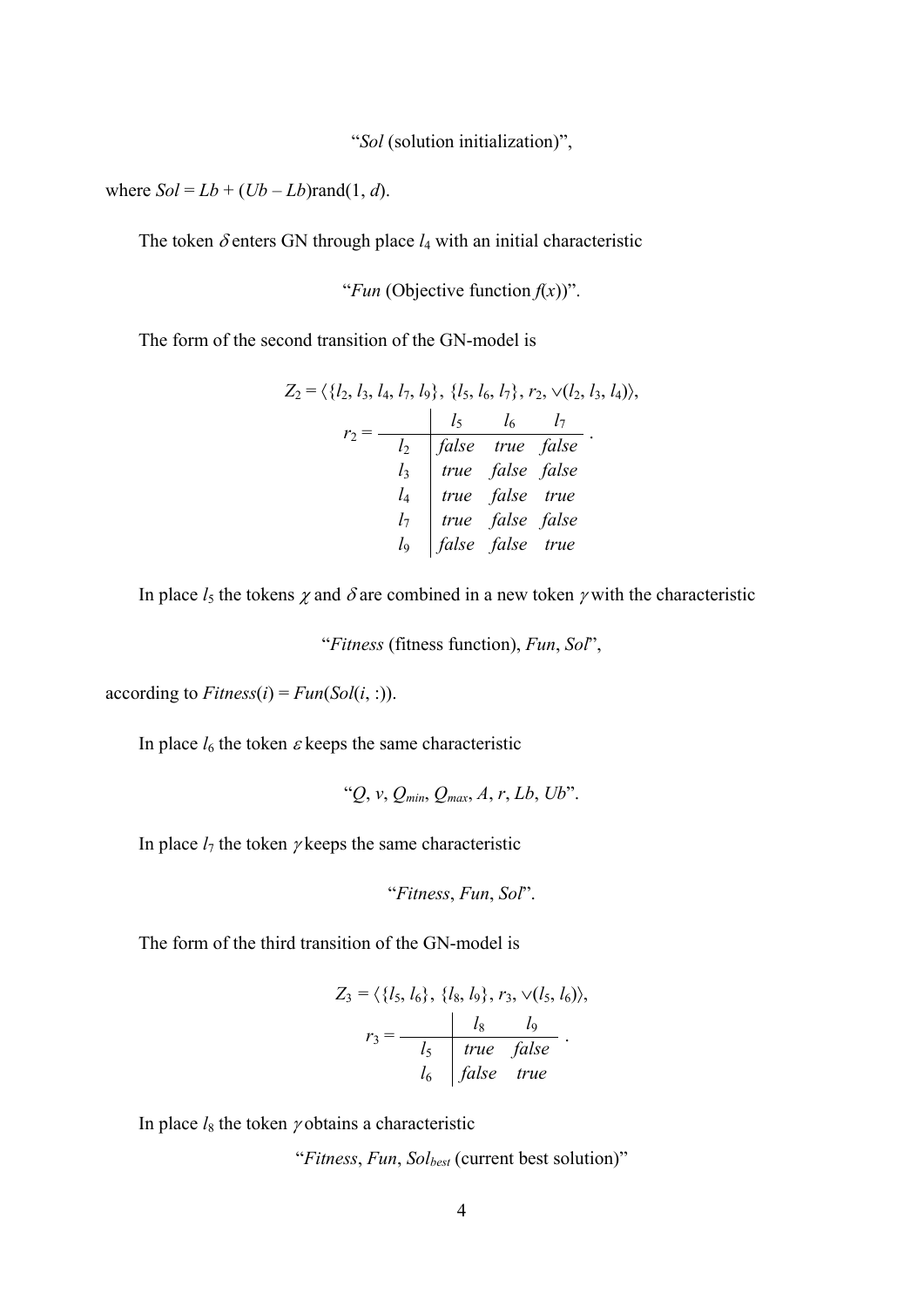according to  $[f_{min}, I] = min(Fitness);$  $Sol_{best} = Sol(I, :).$ 

The token  $\varepsilon$  keeps the same characteristic

$$
``Q, v, Q_{min}, Q_{max}, A, r, Lb, Ub"
$$

in place  $l_9$ .

The form of the fourth transition of the GN-model is

$$
Z_4 = \langle \{l_8, l_9, l_{12}\}, \{l_{10}, l_{11}, l_{12}\}, r_4, \vee (l_8, l_9) \rangle,
$$
  

$$
r_4 = \frac{l_{10} \qquad l_{11} \qquad l_{12}}{l_8 \qquad false \qquad false \qquad true},
$$
  

$$
l_9 \qquad false \qquad false \qquad true
$$
  

$$
l_{12} \qquad W_{12,10} \qquad W_{12,11} \qquad true
$$

where:

 $W_{12,11}$  = "*End of the BA is reached*";  $W_{12,10} = -W_{12,11}$ .

The token  $\gamma$  obtains the following characteristics:

- $\blacksquare$  in place  $l_{10}$  "*Fitness<sub>new</sub>*, *Sol<sub>new</sub>*";
- in place  $l_{11}$  "*Fitness<sub>final</sub>*, *Sol<sub>final</sub>*";
- in place  $l_{12} \alpha_{\text{New}}$ ,  $v_{\text{new}}$ ,  $\text{Fitness}_{\text{new}}$ ,  $\text{Sol}_{\text{new}}$ , according to

```
for i = 1:nQ_{new}(i) = Q_{min} + (Q_{min} - Q_{max})rand;
v_{new}(i, :) = v(i, :) + (Sol(i, :) - Sol_{best})Q(i);Sol_{new}(i, :) = Sol(i, :) + v(i, :);Sol_{new}(i, :)= check bounds(Sol_{new}(i, :), Lb, Ub);
if rand >rSol_{new}(i, :) = Sol_{best} + 0.001randn(1, d);
 end 
 Fitness<sub>new</sub> = Fun(Sol<sub>new</sub>(i, :));
 if (Fitness<sub>new</sub> <= Fitness(i)) & (rand < A),
     Sol(i, :) = Sol_{new}(i, :);Fitness(i) = Fitness_{new}; end 
if Fitness_{new} \leq f_{min},
     Sol_{best} = Sol_{new}(i, :)f_{min} = Fitness_{new} end
```
end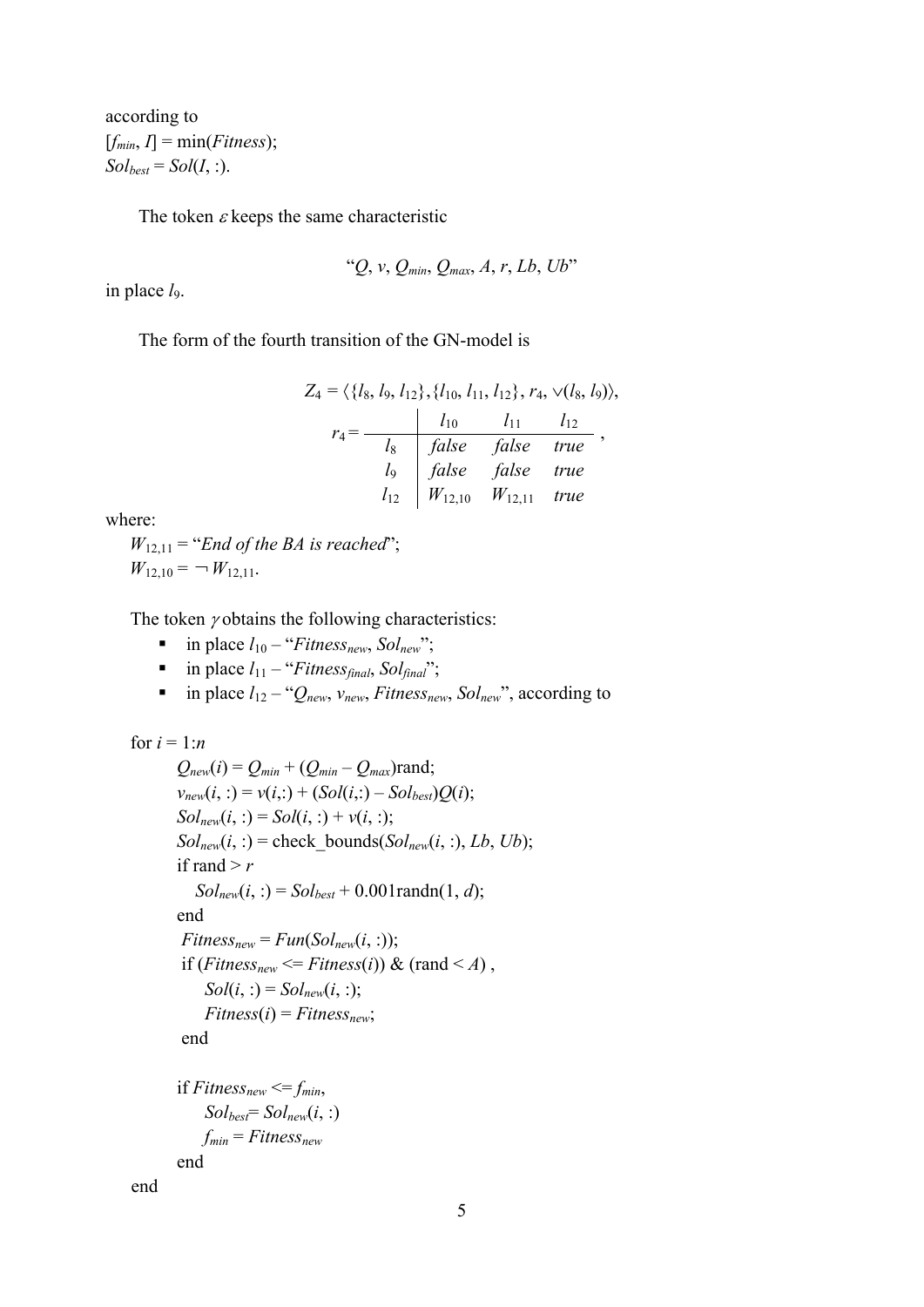In this transition a new solution (*Solnew*) is generated by adjusting frequency and velocities and by flying randomly. If termination condition of the BA is reached the final best solution is obtained (place  $l_{11}$ ), otherwise the next iteration is performed (place  $l_{10}$  and second transition).

#### **4 Conclusion**

Generalized nets are preliminary proved to be an appropriate tool for description of the logics of different optimization techniques. Here, a generalized net model of the optimization process based on echolocation behaviour of bats is considered. The generalized net model consists of four transitions and twelve places. Developed model executes the algorithm procedure performing basic steps and realizes an optimal search.

## **References**

- [1] Altringham, J. D., *Bats: Biology and Behaviour*, Oxford Univesity Press, 1996.
- [2] Atanassov, K., *Generalized Nets and Systems Theory*, Prof. M. Drinov Academic Publishing House, Sofia, 1997.
- [3] Atanassov, K., *Generalized Nets*, Singapore, New Jersey, London, World Scientific, 1991.
- [4] Atanassov, K., O. Roeva, T. Pencheva, A. Shannon, *Generalized Nets in Artificial Intelligence. Volume 7: Generalized Nets and Genetic Algorithms*, Prof. M. Drinov Academic Publishing House, Sofia, 2013.
- [5] Atanassov, K., *On Generalized Nets Theory*, Prof. M. Drinov Academic Publishing House, Sofia, 2007.
- [6] Atanassov, K., S. Sotirov, *Generalized Nets in Artificial Intelligence. Volume 6: Generalized Nets and Supervised Neural Networks*, Prof. M. Drinov Academic Publishing House, Sofia, 2013.
- [7] Atanassov, K., V. Chakarov, A. Shannon, J. Sorsich, *Generalized Net Models of the Human Body*, Prof. M. Drinov Academic Publishing House, Sofia, 2008.
- [8] Choy, E., M. Krawczak, A. Shannon, E. Szmidt (Eds.), *A Survey of Generalized Nets*, Raffles KvB Monograph №10, Australia, 2007.
- [9] Fidanova, S., K. Atanassov, P. Marinov, *Generalized Nets in Artificial Intelligence. Vol. 5: Generalized nets and Ant Colony Optimization*, Prof. M. Drinov Academic Publishing House, Sofia, 2011.
- [10] Gandomi, A. H., X.-S. Yang, A. H. Alavi, S. Talatahari, Bat Algorithm for Constrained Optimization Tasks, *Neural Computing and Applications*, 2012, doi: 10.1007/s00521- 012-1028-9.